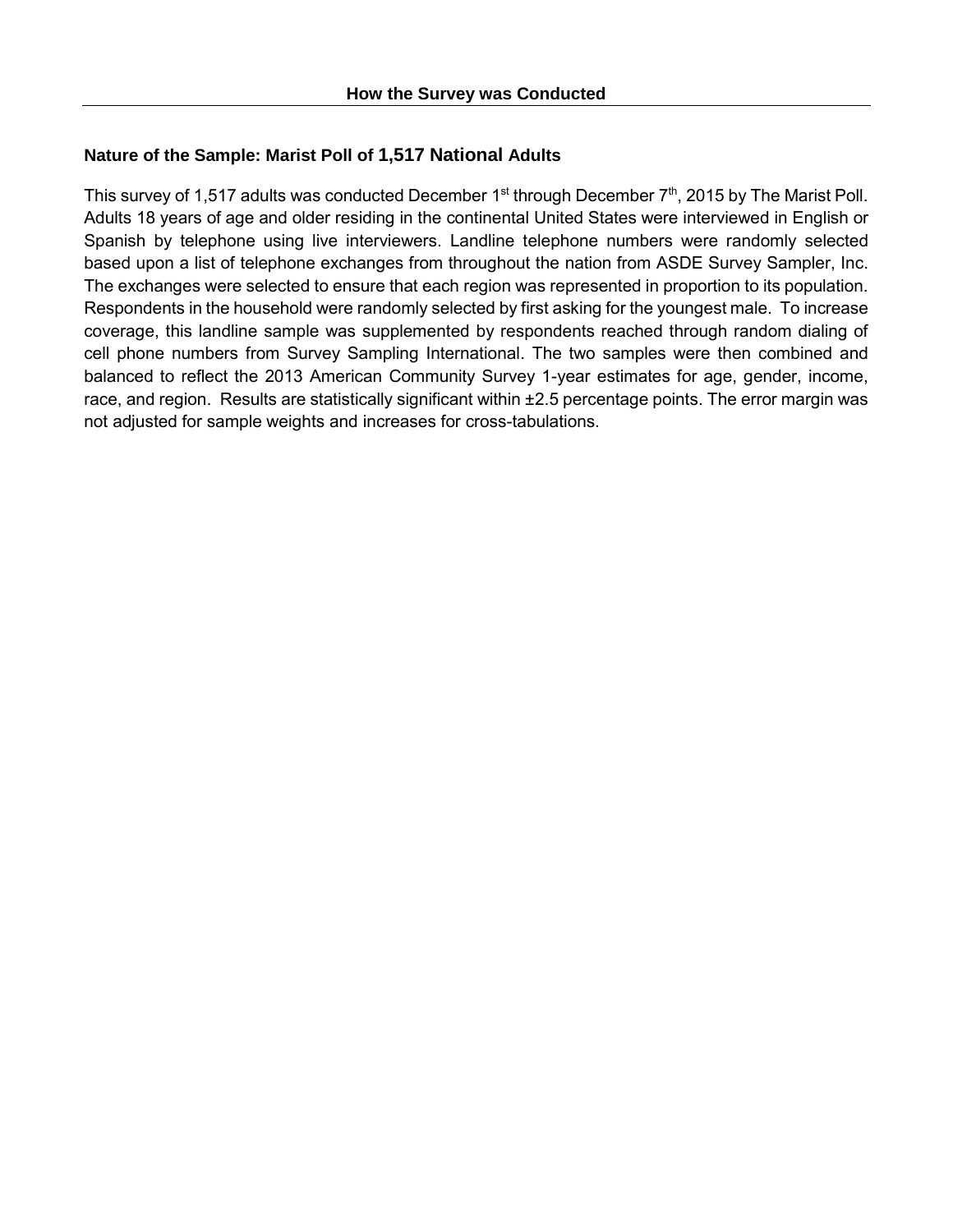|                        |                      | National Adults |
|------------------------|----------------------|-----------------|
|                        |                      | Col %           |
| <b>National Adults</b> |                      | 100%            |
| Gender                 | Men                  | 49%             |
|                        | Women                | 51%             |
| Age                    | Under 45             | 47%             |
|                        | 45 or older          | 53%             |
| Age                    | 18 to 29             | 22%             |
|                        | 30 to 44             | 26%             |
|                        | 45 to 59             | 27%             |
|                        | 60 or older          | 26%             |
| Race                   | White                | 62%             |
|                        | African American     | 11%             |
|                        | Latino               | 14%             |
|                        | Other                | 12%             |
| Region                 | Northeast            | 18%             |
|                        | Midwest              | 22%             |
|                        | South                | 37%             |
|                        | West                 | 23%             |
| Household Income       | Less than \$50,000   | 47%             |
|                        | \$50,000 or more     | 53%             |
| Education              | Not college graduate | 59%             |
|                        | College graduate     | 41%             |
| Interview Type         | Landline             | 38%             |
|                        | Cell phone           | 62%             |

**Nature of the Sample**

Marist Poll National Adults. Interviews conducted December 1st through December 7th, 2015, n=1517 MOE +/-

2.5 percentage points. Totals may not add to 100% due to rounding.